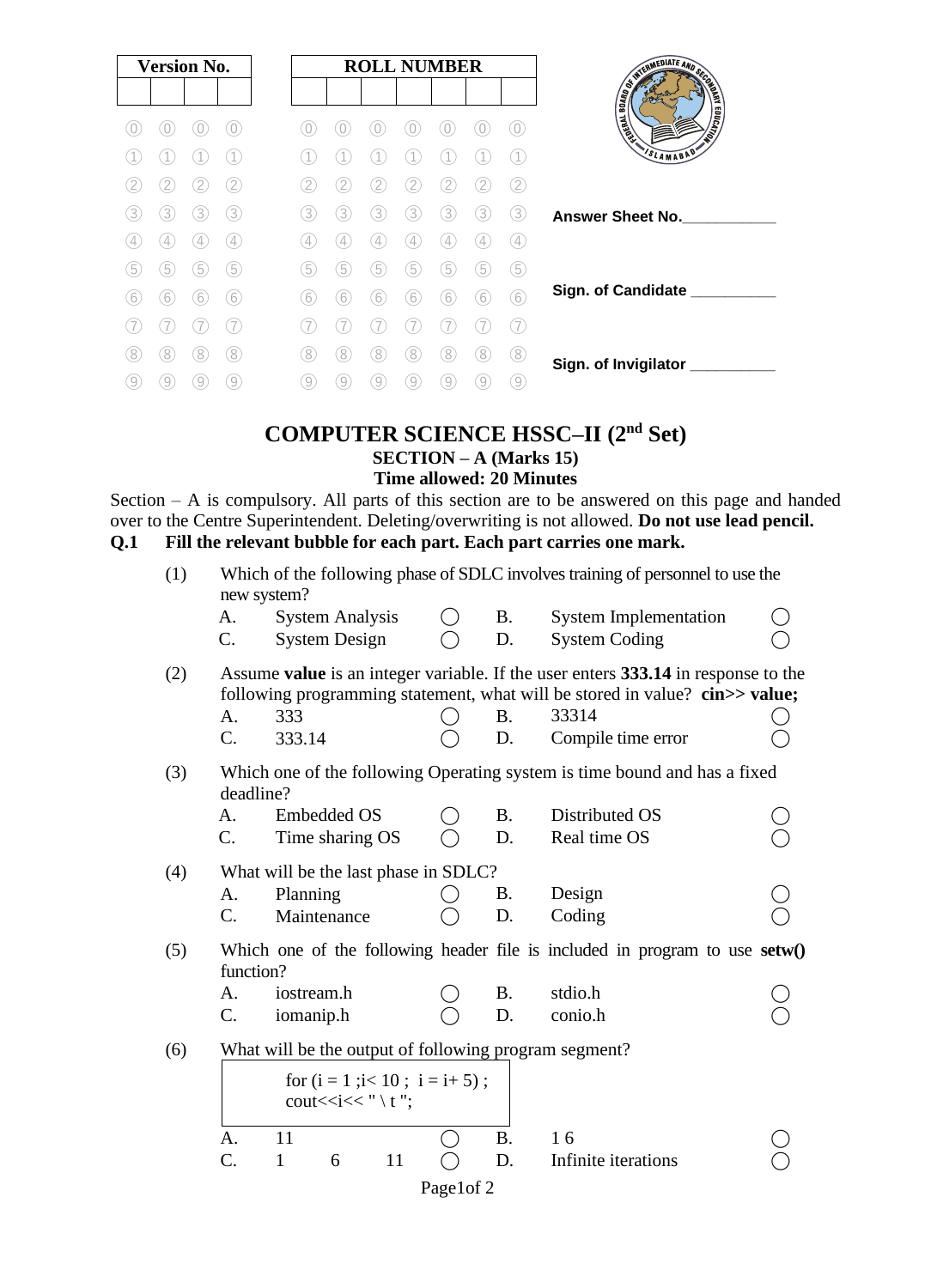| (7)  | In the following array definition, what value is stored in <b>number</b> [4]?<br>int number $[5] = \{ 1, 2, 3 \};$ |                                                              |               |           |                                                                                  |  |  |  |  |  |
|------|--------------------------------------------------------------------------------------------------------------------|--------------------------------------------------------------|---------------|-----------|----------------------------------------------------------------------------------|--|--|--|--|--|
|      |                                                                                                                    |                                                              |               |           |                                                                                  |  |  |  |  |  |
|      | A.                                                                                                                 | $\boldsymbol{0}$                                             |               | <b>B.</b> | $\mathbf{1}$                                                                     |  |  |  |  |  |
|      | C.                                                                                                                 | $\overline{2}$                                               |               | D.        | 3                                                                                |  |  |  |  |  |
| (8)  |                                                                                                                    | What will be printed after executing the following code?     |               |           |                                                                                  |  |  |  |  |  |
|      |                                                                                                                    | int $x = 5$ ;                                                |               |           |                                                                                  |  |  |  |  |  |
|      |                                                                                                                    | if $(x++ == 5)$                                              |               |           |                                                                                  |  |  |  |  |  |
|      |                                                                                                                    | cout << " Five ";<br>else                                    |               |           |                                                                                  |  |  |  |  |  |
|      |                                                                                                                    | if $(++x) = 6$                                               |               |           |                                                                                  |  |  |  |  |  |
|      |                                                                                                                    | cout $<<$ " Six ";                                           |               |           |                                                                                  |  |  |  |  |  |
|      | A.                                                                                                                 | Five                                                         |               | <b>B.</b> | <b>Six</b>                                                                       |  |  |  |  |  |
|      | C.                                                                                                                 | FiveSix                                                      |               | D.        | Compile time error                                                               |  |  |  |  |  |
|      |                                                                                                                    |                                                              |               |           |                                                                                  |  |  |  |  |  |
| (9)  |                                                                                                                    | 10 characters?                                               |               |           | Which one of the following is a valid declaration, if a string needs to be store |  |  |  |  |  |
|      | A.                                                                                                                 | char $S[0]$                                                  |               | <b>B.</b> | char $S[10]$                                                                     |  |  |  |  |  |
|      | C.                                                                                                                 | char $S[11]$                                                 |               | D.        | char $S[12]$                                                                     |  |  |  |  |  |
| (10) |                                                                                                                    | How many values a function can return at a time?             |               |           |                                                                                  |  |  |  |  |  |
|      | A.                                                                                                                 | One value                                                    | $\rightarrow$ | <b>B.</b> | Two values                                                                       |  |  |  |  |  |
|      | $\mathcal{C}$ .                                                                                                    | Three values                                                 |               | D.        | Any number of values                                                             |  |  |  |  |  |
| (11) |                                                                                                                    | A pointer is $a(n)$ :                                        |               |           |                                                                                  |  |  |  |  |  |
|      | A.                                                                                                                 | Operator                                                     |               | <b>B.</b> | Data type                                                                        |  |  |  |  |  |
|      | C.                                                                                                                 | Keyword                                                      |               | D.        | Variable                                                                         |  |  |  |  |  |
| (12) |                                                                                                                    |                                                              |               |           | Which one of the following pointer hold address of any type and can be type-     |  |  |  |  |  |
|      |                                                                                                                    | casted to any datatype:                                      |               |           |                                                                                  |  |  |  |  |  |
|      | A.                                                                                                                 | Data                                                         |               | <b>B.</b> | Void                                                                             |  |  |  |  |  |
|      | C.                                                                                                                 | <b>NULL</b>                                                  |               | D.        | Function                                                                         |  |  |  |  |  |
| (13) |                                                                                                                    | Which one of the following is <b>FALSE</b> about destructor? |               |           |                                                                                  |  |  |  |  |  |
|      | A.                                                                                                                 | It does not accept any argument                              |               |           |                                                                                  |  |  |  |  |  |
|      | <b>B.</b>                                                                                                          | It deallocates memory of an object                           |               |           |                                                                                  |  |  |  |  |  |
|      | C.                                                                                                                 | It can be overloaded                                         |               |           | U<br>O<br>O<br>O                                                                 |  |  |  |  |  |
|      | D.                                                                                                                 | There is always one destructor                               |               |           |                                                                                  |  |  |  |  |  |
| (14) |                                                                                                                    | Ofstream is $a(n)$ :                                         |               |           |                                                                                  |  |  |  |  |  |
|      | A.                                                                                                                 | Command                                                      |               | <b>B.</b> | Class                                                                            |  |  |  |  |  |
|      | C.                                                                                                                 | Object                                                       |               | D.        | Method                                                                           |  |  |  |  |  |
| (15) |                                                                                                                    | read/write control to the end?                               |               |           | Which one of the following is used to open a file for writing and move the       |  |  |  |  |  |
|      | A.                                                                                                                 | ios: ate                                                     |               | <b>B.</b> | ios::in                                                                          |  |  |  |  |  |
|      | C.                                                                                                                 | ios::app                                                     |               | D.        | ios::out                                                                         |  |  |  |  |  |
|      |                                                                                                                    |                                                              |               |           |                                                                                  |  |  |  |  |  |

\_\_\_\_\_\_\_\_\_\_\_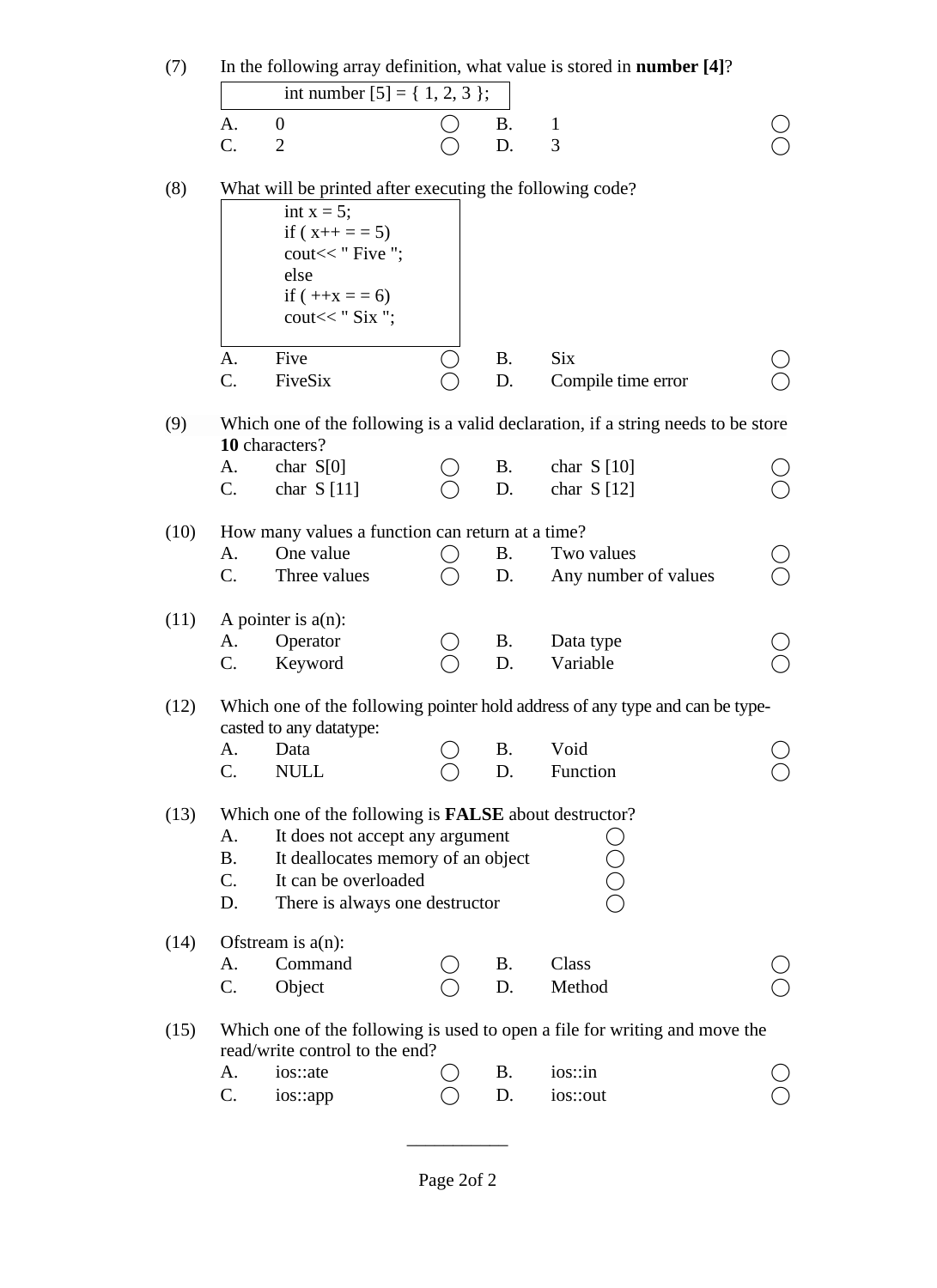

Federal Board HSSC-II Examination Computer Science Model Question Paper (Curriculum 2009)

### Time allowed: 2.40 hours Total Marks: 60

|     | Note: Answer any twelve parts from Section 'B' and attempt any three questions from<br>Section 'C' on the separately provided answer book. Write your answers neatly and<br>legibly. |
|-----|--------------------------------------------------------------------------------------------------------------------------------------------------------------------------------------|
|     | $SECTION - B (Marks 36)$                                                                                                                                                             |
| O.2 | Attempt any <b>TWELVE</b> parts from the following. All parts carry equal marks. $(12\times3=36)$                                                                                    |
|     | Write down three differences between multi-threading and multi-tasking.                                                                                                              |

- ii. What is the role of Testing/ Verification phase in System Development Life Cycle?
- iii. What is a named constant? Write statements for the following values that create named constants:  $(1+1+1)$ 
	- a. 3.14159 b. 1609
- iv. The following C++ code has compile time errors. The line numbers are written along the left column. They are not part of the program code. Correct at least six errors in the given code.

|     |                | $\ast$ identify and correct errors $\ast$                                            |  |
|-----|----------------|--------------------------------------------------------------------------------------|--|
|     | 2              | void main(void)                                                                      |  |
|     | 3              |                                                                                      |  |
|     | $\overline{4}$ | int $a, b, s$                                                                        |  |
|     |                | char $c = A$ ;                                                                       |  |
|     | 6              | cout << "enter two numbers;                                                          |  |
|     |                | cin $\gg$ a $\gg$ b;                                                                 |  |
|     | 8              | $a + b = s$ ;                                                                        |  |
|     | q              | $\text{cout} \ll \text{n} \ll s$ ;                                                   |  |
|     | 10             |                                                                                      |  |
| v.  |                | Differentiate between declaration and initialization of a variable with example.     |  |
| vi. | a.             | Write an if-else statement that assigns $1$ to $x$ if $y$ is equal to 100, otherwise |  |
|     |                | it should assign $\bf{0}$ to $\bf{x}$ .                                              |  |
|     | <b>L</b>       | The fellowing statement should determine if count is outside the nonge of            |  |

b. The following statement should determine if count is outside the range of 0 through 100. What is wrong with it? (1) if (count  $< 0$  & & count  $> 100$ )

vii. Write down three differences between break statement and exit( ) function.

| viii.<br>Write down the output of the following program segments. |                                    | $(1+2)$ |
|-------------------------------------------------------------------|------------------------------------|---------|
| a)                                                                | b)                                 |         |
| int funny = 7, serious = $15$ ;                                   | int $i, j$ ;                       |         |
| funny = serious % 2;                                              | for $(i=1; i<=4; i++)$             |         |
| switch (funny)                                                    |                                    |         |
|                                                                   | $for (j=1; j<=i; j++)$             |         |
| case $1:$ cout $<<$ "That is funny";                              | cout $<";$                         |         |
| break:                                                            | $\text{cout}<<''\n\backslash n$ "; |         |
| case $7:$ cout $<<$ "That is serious";                            |                                    |         |
| break:                                                            |                                    |         |
| case $30$ : cout $<<$ "That is seriously funny";                  |                                    |         |
| break:                                                            |                                    |         |
|                                                                   |                                    |         |
|                                                                   |                                    |         |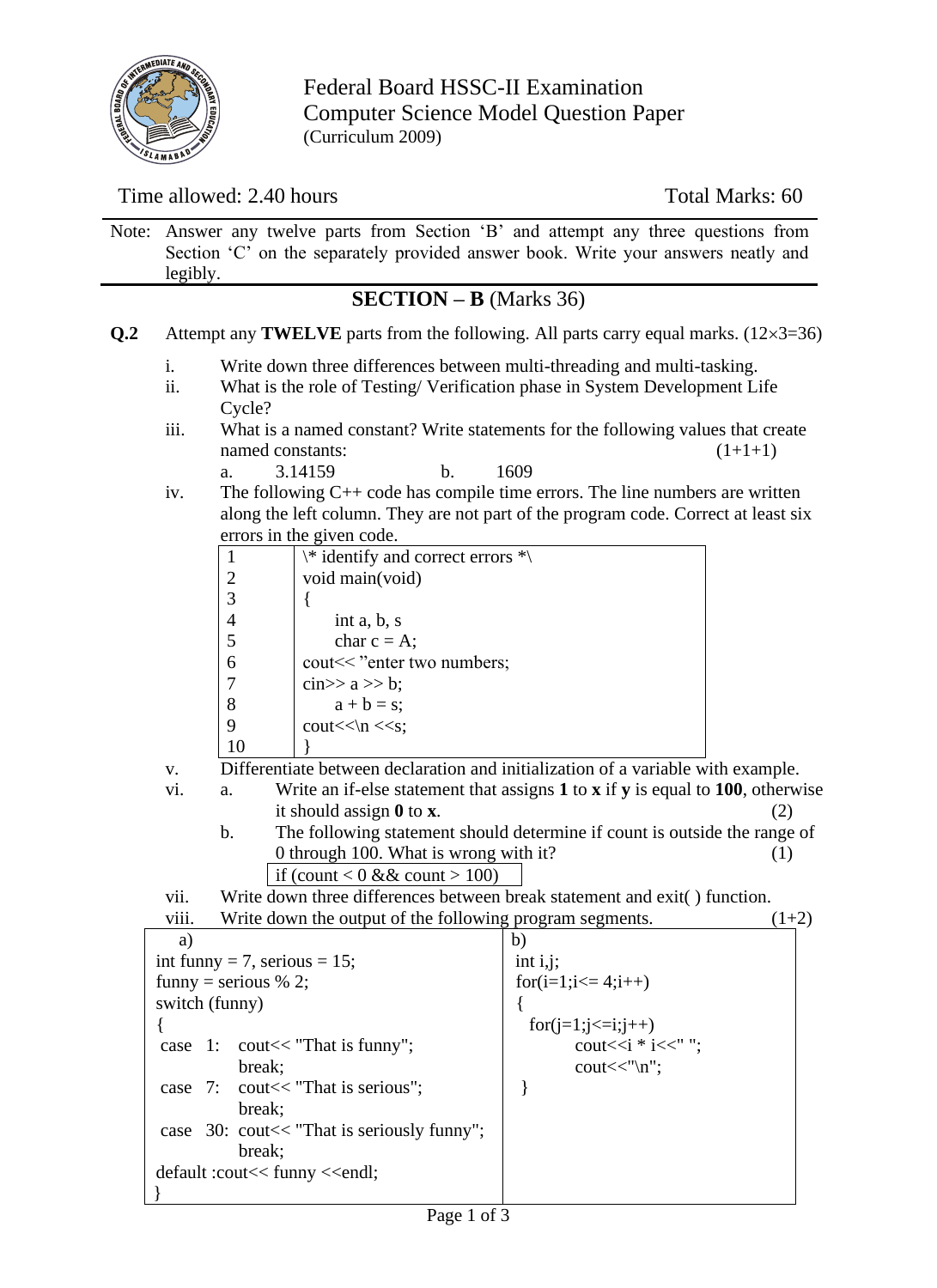- ix. What is the purpose of **sizeof( )** function? How do you find the size of an array?
	- $(1+2)$
- x. Write down any three differences between string and array.
- xi. What will be displayed after executing the following code?

```
int test (int x, int y)
{
       return y % x ;}
void main(void)
{
       int a = 3, b = 70, c, d;
       c = test(a, b);d = test(b, a);cout \lt b \lt "\t" \lt c \lt "\t" \lt d \lt endl;
}
```
- xii. Compare local and static variables in terms of scope, lifetime, and storage duration.  $(1+1+1)$
- xiii. Write down the purpose of asterisk  $(*)$  in the following statements:  $(1+1+1)$ 
	- a. **distance = speed \* time;**
	- b. **int** \*ptr =  $\&mathbf{\&}$ n;
	- c.  $*ptr = 100;$
- xiv. What is the relationship between a class and an object?
- xv. Write down three differences between a text file and a binary file?
- xvi. What is stream? Write down the purpose of the following functions:  $(1+1+1)$ a. **getline( )** b. **get( )**

## **SECTION–C**(Marks24)

|     |                                                                                                     | Note: Attempt any THREE questions. All questions carry equal marks.                                                                            | $(3 \times 8 = 24)$ |  |  |  |  |  |  |  |
|-----|-----------------------------------------------------------------------------------------------------|------------------------------------------------------------------------------------------------------------------------------------------------|---------------------|--|--|--|--|--|--|--|
| Q.3 | a.                                                                                                  | Explain the following functions of Operating System:                                                                                           | $(2+2)$             |  |  |  |  |  |  |  |
|     |                                                                                                     | Memory management b.<br>File Management<br>a.                                                                                                  |                     |  |  |  |  |  |  |  |
|     | b.                                                                                                  | Write down four differences between pretest and posttest loops.                                                                                | (4)                 |  |  |  |  |  |  |  |
| Q.4 | a.                                                                                                  | Write down four responsibilities of any two personnel involved in System<br>Development Life Cycle.                                            | $(2+2)$             |  |  |  |  |  |  |  |
|     | b.                                                                                                  | Explain two-dimensional array. Initialize two-dimensional arrays of two different<br>data types.                                               | $(2+2)$             |  |  |  |  |  |  |  |
| Q.5 |                                                                                                     | Write a program that computes and displays the charges of a patient stay in hospital.                                                          | $(3+3+2)$           |  |  |  |  |  |  |  |
|     | The program should ask if the patient was admitted as an in-door patient or an out-door<br>patient. |                                                                                                                                                |                     |  |  |  |  |  |  |  |
|     | $\bullet$                                                                                           | If the patient was an in-door patient, the following data should be entered:<br>• The number of days spent in the hospital<br>• The daily rate |                     |  |  |  |  |  |  |  |

- Hospital medication charges
- Charges for hospital services (lab tests, etc.)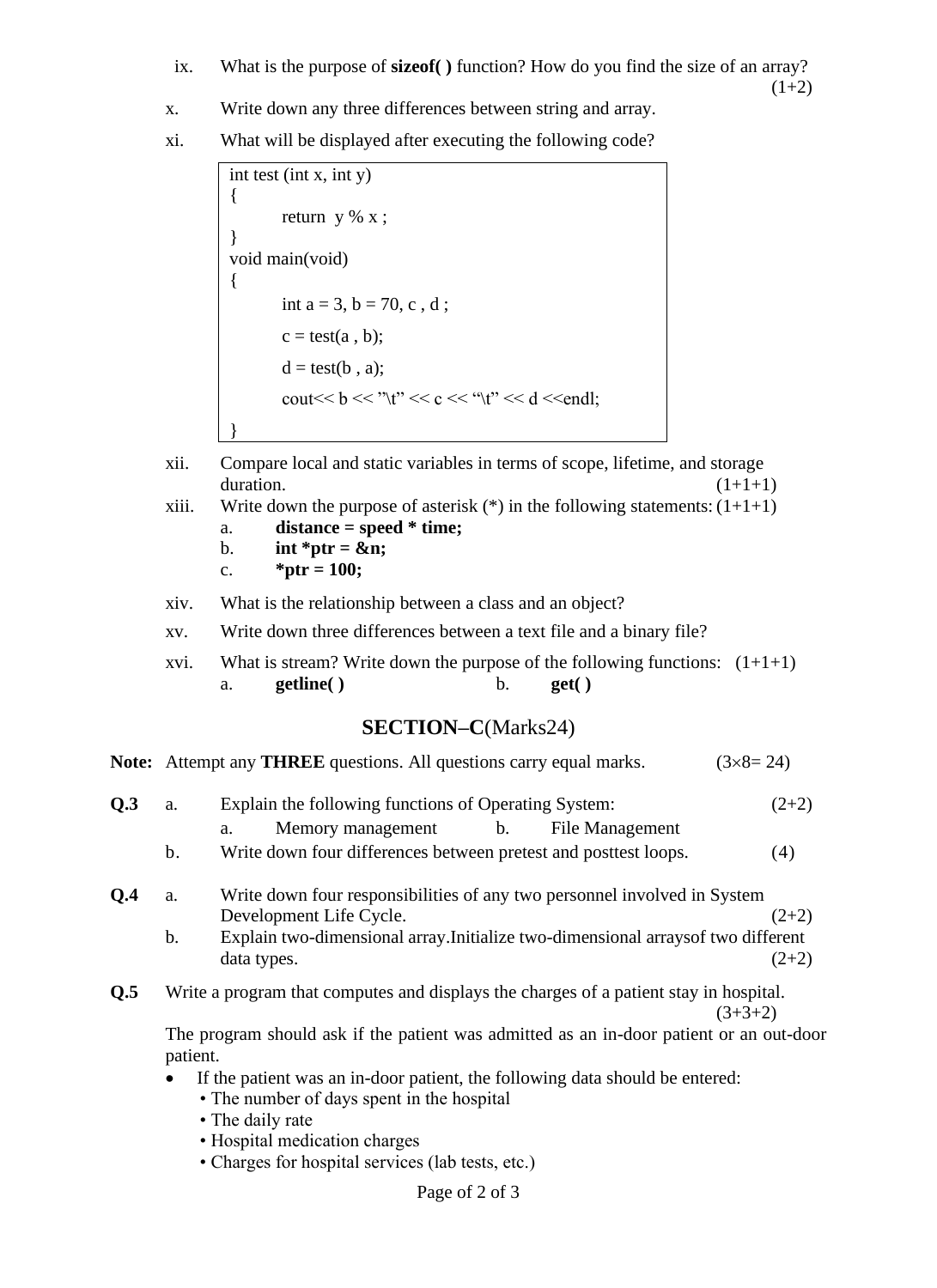- If the patient was an out-door patient the following data should be entered:
	- Charges for hospital services (lab tests, etc.)
	- Hospital medication charges

The program should use **two overloaded functions** to calculate the total charges. One of the functions should accept arguments for the in-door patient data, while the other function accepts arguments for out-door patient information. Both functions should return the total charges to the main function.

- **Q.6** a. Explain inheritance with daily life example. (3+1)
	- b. Define a class declaration named **Inventory** in a retail store with following members:  $(1+1+1+1)$ 
		- Private members named item number, quantity, price, and total cost.
		- Constructor to the class that initialize item number, quantity, and price to **0**.
		- Public member function **get** to accept data of item number, quantity, and price.
		- Public member function **display** to calculate and print total cost of inventory.

\* \* \* \* \*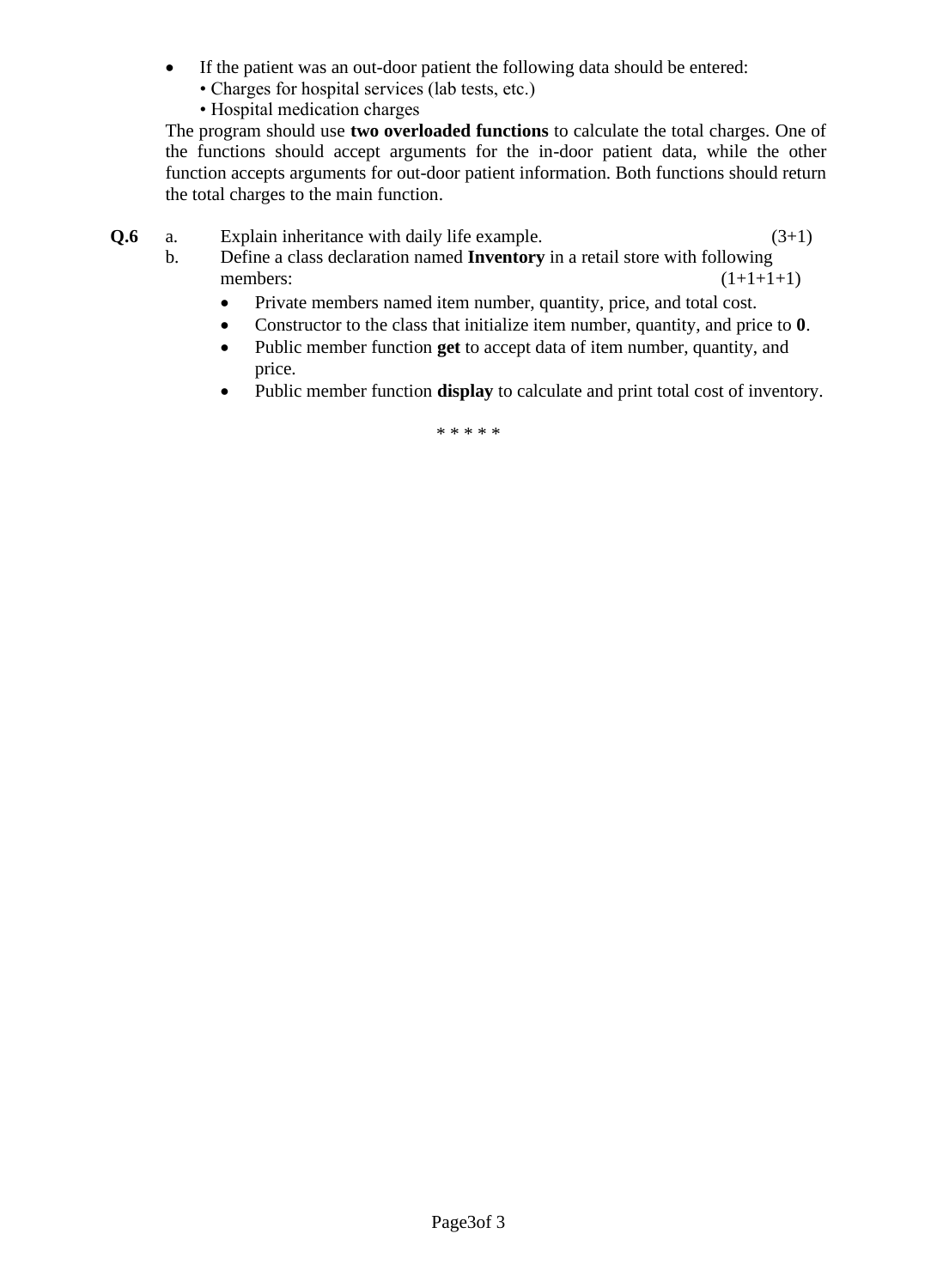# **COMPUTERSCIENCE HSSC-II (2nd Set)**

#### Student Learning Outcomes Alignment Chart (Curriculum 2009)

| <b>Sr</b><br>N <sub>0</sub> | <b>Section:</b><br>Q. No.<br>(Part<br>$\mathbf{no.}$ | <b>Contents and</b><br><b>Scope</b>              | <b>Student Learning Outcomes</b>                                                                          | Cognitive<br>Level ** | <b>Allocated</b><br><b>Marks</b> in<br><b>Model</b><br>Paper |
|-----------------------------|------------------------------------------------------|--------------------------------------------------|-----------------------------------------------------------------------------------------------------------|-----------------------|--------------------------------------------------------------|
| $\mathbf{1}$                | A: $1(i)$                                            | 2.1 System<br>Development<br>Life Cycle          | v) Explain the following:<br>Deployment/Implementation                                                    | U                     | 1                                                            |
| $\overline{2}$              | A:1(ii)                                              | 3.3 Input/ Output<br>Handling                    | ii) Explain the use of cin statement<br>to get input from the keyboard<br>during execution of the program | U                     | 1                                                            |
| $\overline{3}$              | A: 1(iii)                                            | 1.1 Introduction<br>to Operating<br>System       | iii) Explain the following types of<br>operating system: • Real-Time<br><b>Operating System</b>           | U                     | 1                                                            |
| $\overline{4}$              | A: $1(iv)$                                           | 2.1 System<br>Development<br>Life Cycle          | iii) Explain the following<br>Maintenance/Support                                                         | $\bf K$               | 1                                                            |
| 5                           | A: $1(v)$                                            | 3.3 Input/ Output<br>Handling                    | vii) Use manipulators endl and setw                                                                       | K                     | 1                                                            |
| 6                           | A: $1(vi)$                                           | 4.2 Loops                                        | i) Explain the use of the following<br>looping structures: • For                                          | $\mathbf{A}$          | $\mathbf{1}$                                                 |
| $\overline{7}$              | A: $1(vii)$                                          | 5.1 Introduction                                 | iv) Explain how to define and initialize<br>an array of different sizes and data<br>types                 | U                     | 1                                                            |
| 8                           | A: 1(viii)                                           | 4.1 Decisions                                    | i) Explain the use of the following<br>decision statements: • Else-if                                     | A                     | 1                                                            |
| 9                           | A: $1(ix)$                                           | 5.3 Strings                                      | iii) Explain the techniques of<br>initializing a string                                                   | U                     | $\mathbf{1}$                                                 |
| 10                          | A: $1(x)$                                            | 6.2 Passing<br>arguments and<br>returning values | iii) Use return statement                                                                                 | U                     | 1                                                            |
| 11                          | A: $1(xi)$                                           | 7.1 Pointers                                     | i) Define pointers                                                                                        | $\bf K$               | 1                                                            |
| 12                          | A: $1(xii)$                                          | 7.1 Pointers                                     | v) Declare variables of pointer types                                                                     | $\mathbf U$           | $\mathbf{1}$                                                 |
| 13                          | A: $1(xiii)$                                         | 8.1 Classes                                      | v) Define constructor and destructor<br>• Default constructor/destructor                                  | U                     | 1                                                            |
| 14                          | A: $1(xiv)$                                          | 9.1 File Handling                                | v) Define stream                                                                                          | K                     | 1                                                            |
| 15                          | A: $1(xv)$                                           | 9.1 File Handling                                | ii) Open the file • Modes of<br>opening file                                                              | U                     | $\mathbf{1}$                                                 |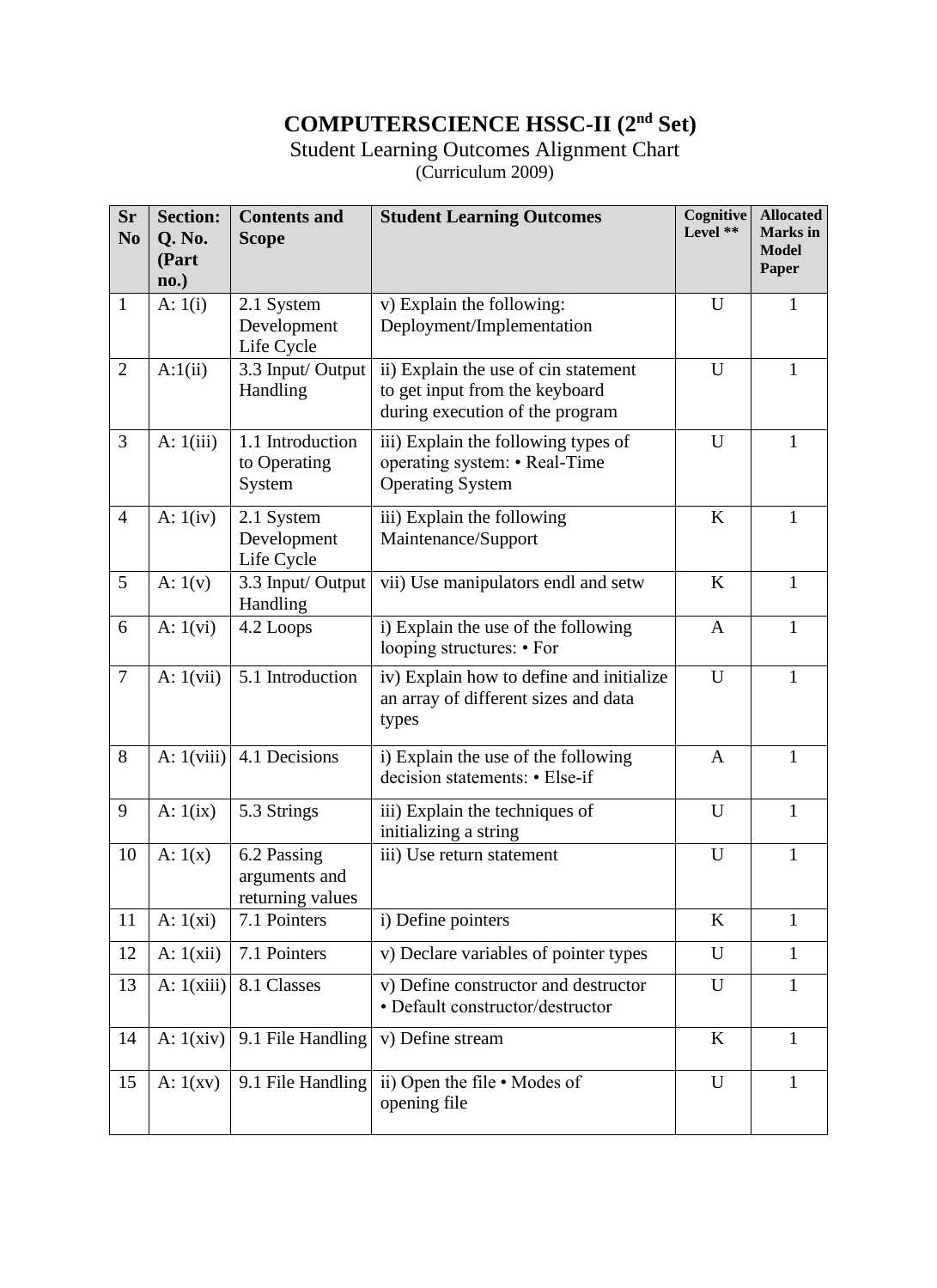| 16 | B: 2(i)    | 1.3 Process<br>Management                                                                                                 | iii) Differentiate between: • multi-<br>threading & multi-tasking                                                                                                                                                                                                                                                            | U     | 3               |
|----|------------|---------------------------------------------------------------------------------------------------------------------------|------------------------------------------------------------------------------------------------------------------------------------------------------------------------------------------------------------------------------------------------------------------------------------------------------------------------------|-------|-----------------|
| 17 | B: 2(ii)   | 2.1 System<br>Development<br>Life Cycle                                                                                   | v) Explain the following: • Testing /<br>verification                                                                                                                                                                                                                                                                        | K     | 3               |
| 18 | B: 2(iii)  | $3.2 C++$<br>Constants and<br>Variables                                                                                   | iv) Define constant qualifier $-\text{const}$                                                                                                                                                                                                                                                                                | $K+U$ | $1+1+1$         |
| 19 | B: 2(iv)   | 3.1 Introduction<br>$3.2 C++$<br>Constants and<br>Variables<br>3.3 Input/ Output<br>Handling<br>3.4 Operators<br>in $C++$ | v) Explain the purpose of comments<br>and their syntax<br>iv) Know the use of a statement<br>terminator $($ ; $)$<br>v) Explain the process of declaring<br>and initializing variables<br>v) Explain use of the following escape<br>sequences using programming<br>examples<br>• Newline $-\ln$<br>iii) Define an expression | U     | 3(0.5)<br>each) |
| 20 | B: 2(v)    | $3.2 C++$<br>Constants and<br>Variables                                                                                   | v) Explain the process of declaring<br>and initializing variables                                                                                                                                                                                                                                                            | U     | 3               |
| 21 | B: 2(vi)   | 4.1<br>Decisions                                                                                                          | i) Explain the use of the following<br>decision statements: • If • If-else                                                                                                                                                                                                                                                   | U     | $2 + 1$         |
| 22 | B: 2(vii)  | 4.1 Decisions                                                                                                             | iii) Use break statement and exit<br>function                                                                                                                                                                                                                                                                                | U     | $\overline{3}$  |
| 23 | B: 2(viii) | 4.1 Decisions<br>4.2 Loops                                                                                                | i) Explain the use of the following<br>decision statements: • Switch-default<br>iii) Know the concept of nested loop                                                                                                                                                                                                         | U     | $1 + 2$         |
| 24 | B: 2(ix)   | 5.1 Introduction                                                                                                          | vii) Use the size of () function to find<br>the size of an array                                                                                                                                                                                                                                                             | $K+U$ | $1+2$           |
| 25 | B: 2(x)    | 5.1 Introduction<br>5.3 Strings                                                                                           | i) Explain the concept of an array<br>i) Explain what are strings.                                                                                                                                                                                                                                                           | U     | 3               |
| 26 | B: 2(xi)   | 6.2 Passing<br>arguments and<br>returning values                                                                          | i) Pass the arguments: • By value iii) Use<br>return statement                                                                                                                                                                                                                                                               | U     | 3               |
| 27 | B: 2(xii)  | 6.1 Functions                                                                                                             | v) Explain the difference between local<br>and static variables                                                                                                                                                                                                                                                              | U     | $1+1+1$         |
| 28 | B: 2(xiii) | 3.4 Operators<br>in $C++$<br>7.1 Pointers                                                                                 | i) Define the following operators and<br>show their use with examples:<br>• Arithmetic operators (*)<br>iii) Know the use of reference<br>operator $(\&)$ iv) Know the use of<br>dereference operator (*)                                                                                                                    | U     | $1+1+1$         |
| 29 | B: 2(xiv)  | 8.1 Classes                                                                                                               | i) Define class and object                                                                                                                                                                                                                                                                                                   | K     | 3               |
| 30 | B: 2(xv)   | 9.1 File<br>Handling                                                                                                      | i) Know the binary and text file                                                                                                                                                                                                                                                                                             | U     | 3               |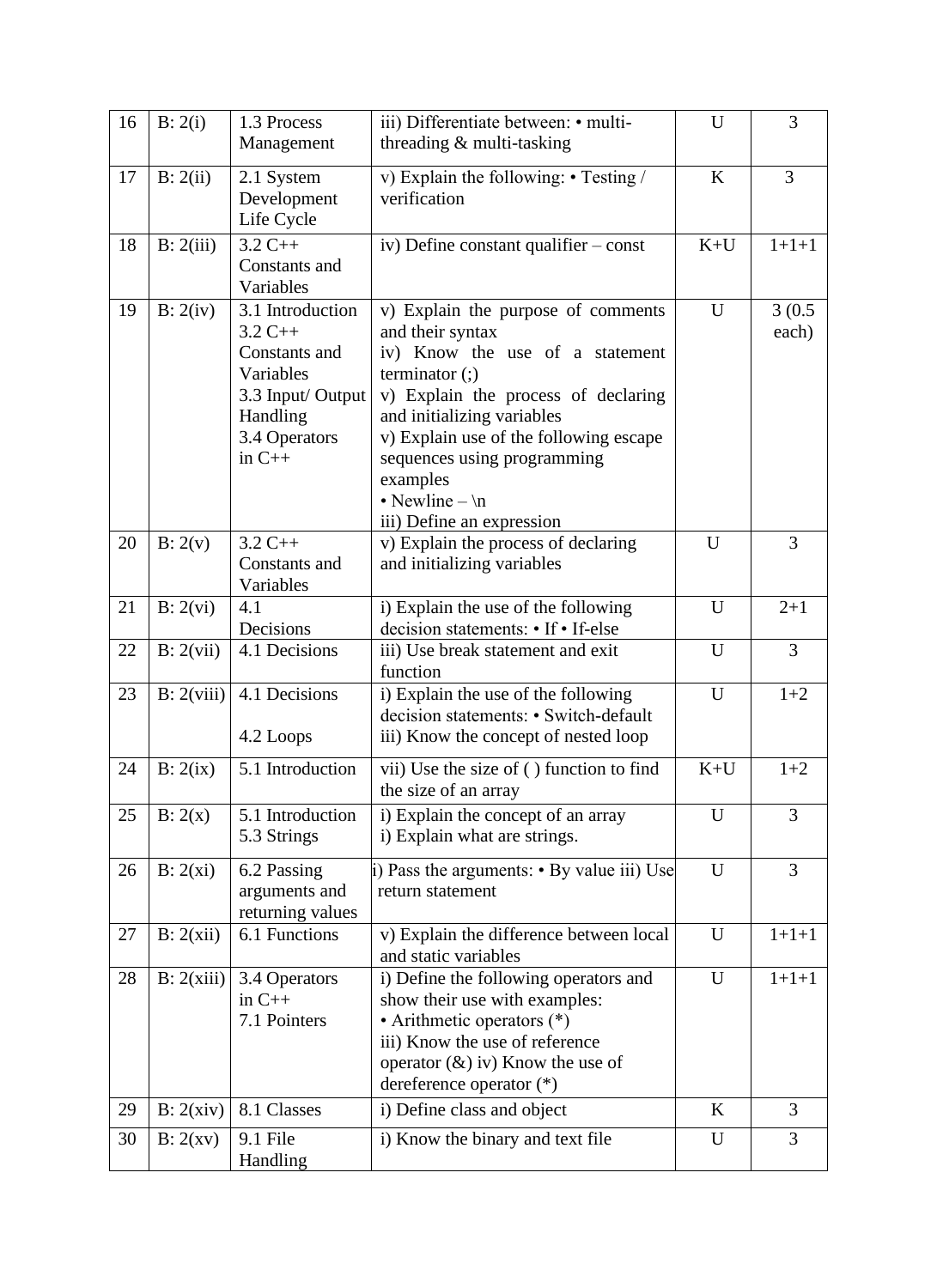| 31 | B: 2(xvi) | 9.1 File<br>Handling                     | iv) Define stream<br>v) Use the following streams • Single                                                                                                               | K     | $1+1+1$        |
|----|-----------|------------------------------------------|--------------------------------------------------------------------------------------------------------------------------------------------------------------------------|-------|----------------|
| 32 | C: 3(i)   | 1.2 Operating<br><b>System Functions</b> | character • String<br>Describe the following main functions<br>of operating system: • Memory<br>Management • File Management                                             | K     | $2 + 2$        |
|    | C: 3(ii)  | 4.2 Loops                                | i) Explain the use of the following<br>looping structures: • For • While • Do-<br>while                                                                                  | U     | $\overline{4}$ |
| 33 | C: 4(i)   | 2.1 System<br>Development<br>Life Cycle  | vi) Explain the role of following in the<br>system development life cycle •<br>Management · Project Manager ·<br>System Analyst • Programmer •<br><b>Software Tester</b> | K     | $2 + 2$        |
|    | C: 4(ii)  | 5.2 Two<br>dimensional<br>Arrays         | i) Explain the concept of a two-<br>dimensional array ii) Explain how to<br>define and initialize a two-dimensional<br>array of different sizes and data types           | $K+U$ | $2 + 2$        |
| 34 | C: 5      | 6.3 Function<br>overloading              | iii) Understand the use of function<br>overloading with: • Number of<br>arguments • Data types of arguments •<br>Return types                                            | A     | $3 + 3 + 2$    |
| 35 | C: 6(i)   | 8.1 Classes                              | vii) Understand the concept of<br>following only with daily life<br>examples: • Inheritance                                                                              | K     | $3 + 1$        |
| 36 | C: 6(ii)  | 8.1 Classes                              | iii) Understand and access specifier: •<br>Private • Public<br>v) Define constructor and destructor •<br>User defined constructor/destructor                             | A     | $1+1+1+$       |

#### **\*\*CognitiveLevel**

K:Knowledge U: Understanding A:Application